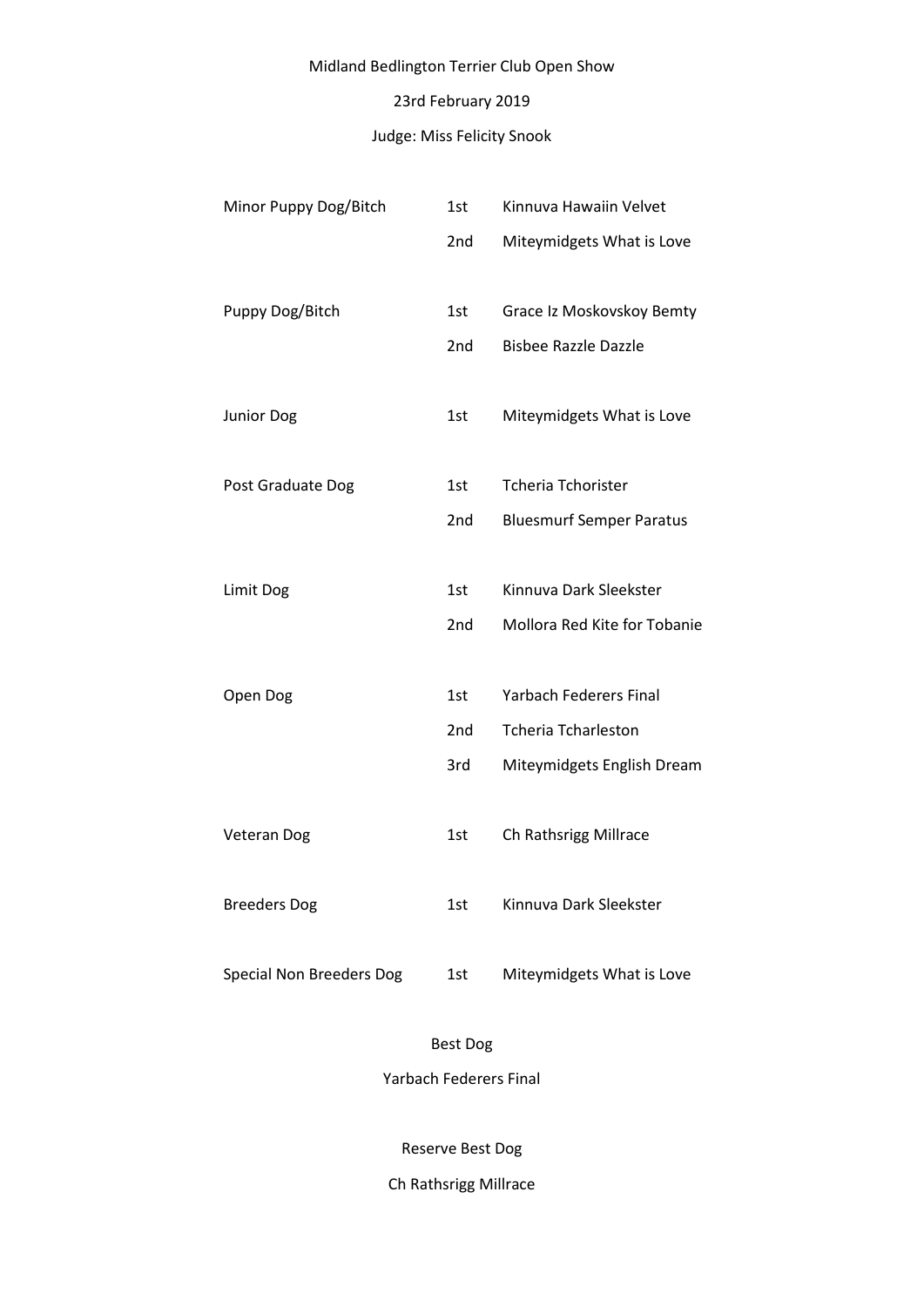# Best Puppy Dog

# Miteymidgets What is Love

| Junior Bitch               | 1st             | <b>Bisbee Blue Brocade of Tunman</b>        |
|----------------------------|-----------------|---------------------------------------------|
| Post Graduate Bitch        | 1st             | Vakerblue Ship of the Fens                  |
| Limit Bitch                | 1st             | Miteymidgets Nations Unite at Jukenblu ShCM |
|                            | 2nd             | Aireview Limelight of Tunman                |
|                            | 3rd             | Poppyblu Elara                              |
|                            | Res             | Miteymidgets Say Mama                       |
|                            | <b>VHC</b>      | Woolytop Bluebell Girl at Beckstone         |
| Open Bitch                 | 1st             | Ch Miteymidgets Going Global JW             |
|                            | 2nd             | <b>Tcheria Tydfil of Pengerrig</b>          |
|                            | 3rd             | Miteymidgets Endless Love                   |
|                            |                 |                                             |
| Veteran Bitch              | 1st             | Ch Miteymidgets Hawkers Cove ShCM           |
|                            | 2nd             | Vakerblue Bacon Buttie                      |
|                            | 3rd             | <b>Tobanie Earth Song</b>                   |
|                            | Res             | <b>Burmington Truly Blue</b>                |
| <b>Breeders Bitch</b>      | 1st             | Miteymidgets Love in Bloom JW               |
|                            | 2nd             | Vakerblue Bacon Buttie                      |
|                            | 3rd             | <b>Tobanie Earth Song</b>                   |
|                            | Res             | Kinnuva Siam Jewel                          |
| Special Non Breeders Bitch | 1 <sup>st</sup> | Grace Iz Moskovskoy Bemty                   |
|                            | 2 <sup>nd</sup> | <b>Bisbee Blue Brocade of Tunman</b>        |
|                            | 3 <sup>rd</sup> | Miteymidgets Endless Love                   |
|                            | Res             | Aireview Limelight of Tunman                |
|                            | <b>VHC</b>      | Vakerblue Ship of the Fens                  |
|                            |                 |                                             |